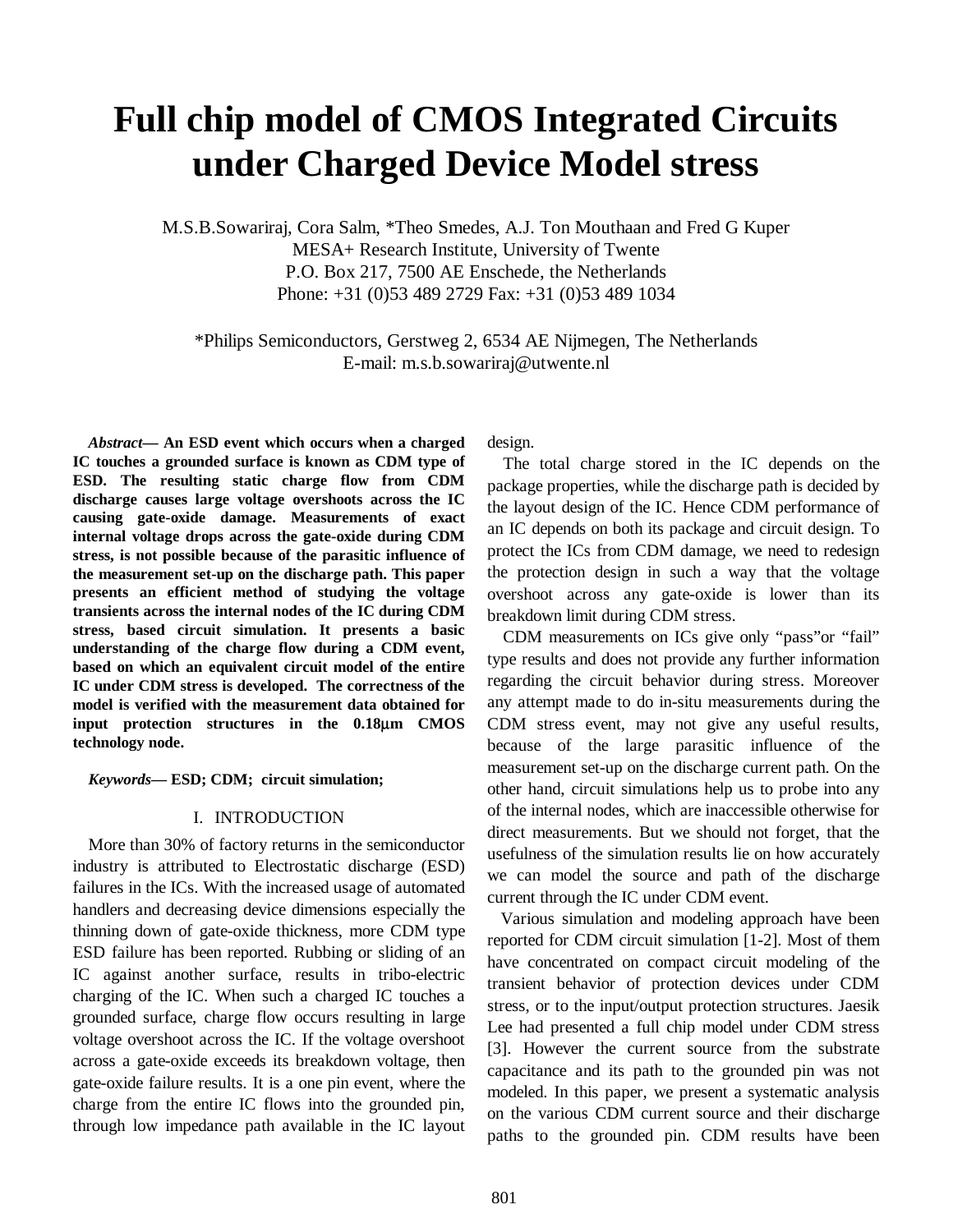reported to depend on package capacitance, substrate resistance, parasitic discharge paths in the design, bus line capacitances and resistances. The analysis helps us to understand the role of each of these parameters on the CDM current. Based on this an equivalent circuit model of the CDM test set-up is developed. CDM simulation helps to study the voltage transients across the IC. We then apply the proposed compact simulation method to an ESD input protection structure and the influence of few design variations on the voltage transients across the gate-oxide of their input buffer MOSts are studied.

This paper is organized as follows: In the first section, basic understanding of a CDM stress event is detailed. In the next section, building of the full chip circuit model of an IC under CDM stress is described. The CDM simulation results on the input protection structures are presented in section IV. The simulation results are compared to their CDM measurement results. The influence of design variations on their CDM performance is investigated in section V. In the final section we summarize the results of our work.

# II. BASIC UNDERSTANDING OF CDM

# *A. Field induced CDM (FCDM) test method*

Among the various test methods available to produce CDM stress, the non-socketed, field induced test method is proven to be more close to real life CDM event. Schematic sketch of the tester set-up is shown in figure1. The IC under test is placed in its dead bug position (pins facing up) on the field plate, which is connected to a high voltage supply. The value of the high voltage supply determines the stress level. The discharge is initiated by touching the desired pin with a pogo pin connected to the ground plane.



# *B. Lumped circuit model of IC under FCDM*

An IC consists of several conducting layers, including the die attachment pad, various metal lines like the  $V_{SS}$ , V<sub>DD</sub> VDD bus rails, lead pins, bond pads and so on. All these conducting layers form several capacitors with the field plate as shown in figure1. By placing the IC on a metallic chuck connected to a high voltage supply (field plate), its potential is raised to that of the field plate. When the grounded pogo pin touches one of the IC pins, discharge of these capacitors is initiated. Thus the total CDM current is nothing but the summation of all the discharge currents from these capacitors.

Evaluation of all these capacitors and inclusion of them into the model, can make it way too complicated in studying their individual contribution.

To keep things simple we only model  $C_{P}$ ,  $C_{SUB}$ ,  $C_{SS}$  and  $C_{DD}$  and neglect the rest. This approximation is fair enough because the influence of each of these capacitors on the CDM current depends on its magnitude (i.e the amount of charge in it).

 $C_{SS}$ ,  $C_{DD}$  – Capacitance formed by the  $V_{SS}$  and  $V_{DD}$  bus line respectively with the field plate (package). Its value is highly circuit design dependent. Hence for the first step of analysis we have neglected its effect.

 $C_P$  – Capacitance of the lead frame with the package.

 $C_{\text{SUB}}$  – Major amount of charge is coupled with the capacitance formed by the die attachment pad. For convenience let us call it as  $C_{SUB}$ . The path of the discharge current from the die attachment pad to the ground is through the substrate (bulk material) into the grounded pin. The entire circuit design is in the top epilayer of the substrate. All the circuit elements are either directly or indirectly connected to the substrate and thus to  $C_{SUB}$ . See figure 2. This also explains the distributed nature of CDM failure and its sensitiveness to the substrate resistivity [4]. Unfortunately  $C_{SUB}$ capacitance, inspite of its obvious presence and significant role in CDM type of ESD stress, has been neglected in the models presented before.

**Figure 1. Chip under FCDM test conditions.**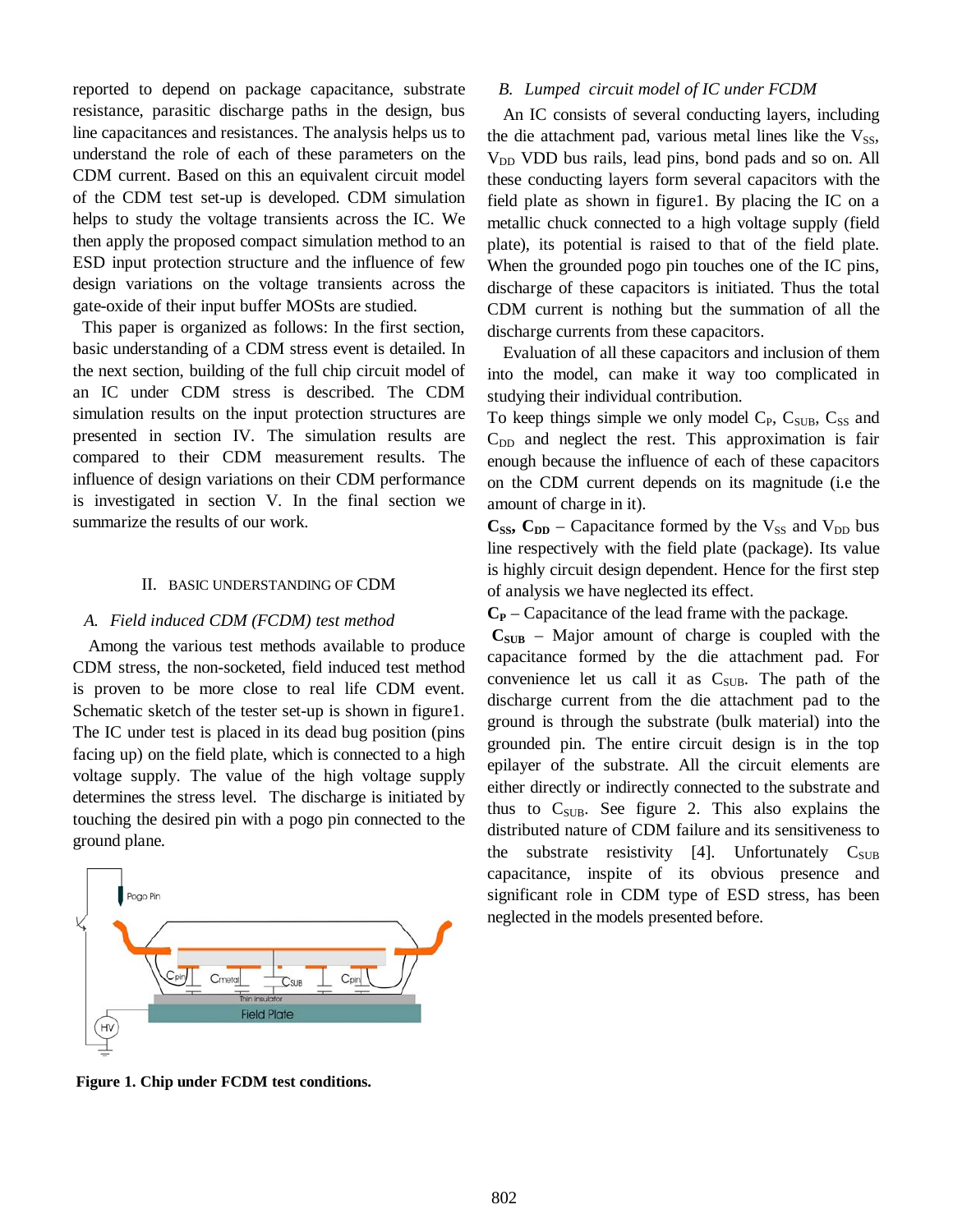

**Figure 2. Cross-section of an IC showing the different**  discharge paths of C<sub>SUB</sub>

The basic equivalent circuit that can well suit an IC under FCDM stress is shown in figure 3. The capacitors



## **Figure 3. Lumped circuit model for an IC under FCDM test set-up**

 $C_P$  and  $C_{SUB}$  are precharged to the initial stress level. CDM discharge is initiated by the sudden switching of  $V_{SWICTH}$  from the stress level say  $V_{CDM}V$  to 0V. Notice that the discharge current from CP does not flow through the circuit and hence does not have much influence on the CDM performance of the IC. But it will have a major contribution to the total CDM current measured. The important addition to the previous CDM models presented by other authors, is the inclusion of  $C_{SUB}$ . The correctness of this model is studied by comparing the simulated and measured discharge waveform of a 80 pin QUAD package when its  $_{VSS}$  pin is discharged. See figure 4.



**Figure 4 . Simulated and measured CDM discharge current of an IC in a 80 pin QUAD package. Lp = 10nH,**   $Cp = 2pF, Cs = 8pF$ 

# III. CDM CIRCUIT MODEL

This section explains how the various elements of the IC are modeled in the full chip equivalent circuit.

# *A. IC package*

Package plays a significant role in CDM discharge current. They form the main source of charge and also part of the discharge current. The package material (capacitances associated with the IC package) determines the amount of charge stored on the IC. Other package parasitics like pin series inductance  $L<sub>P</sub>$  and resistance also plays a significant role in the pulse shape of the discharge current. The package parasitics are measured from S parameter measurements.

## *B. Substrate capacitance and resistance*

There are several research works done on modeling the substrate resistance and its impact on the performance of an IC. It is well beyond doubt that substrate has an important role to play, as it lies common to all the circuit elements. All the research in this field of substrate modeling is limited to the surface level. The conventional substrate modeling deals with modeling the substrate resistance from one point on the circuit to another. The scenario is a little different in the case of CDM where the current flow is from the die to a point on the circuit.

The entire volume of silicon die is subdivided into smaller unit volumes as shown in figure 5-a. Each subunit has atleast two layers and is modeled into a lumped resistive network as shown in figure 5-b. The epilayer and the bulk can has different doping densities and hence have different specific resistances.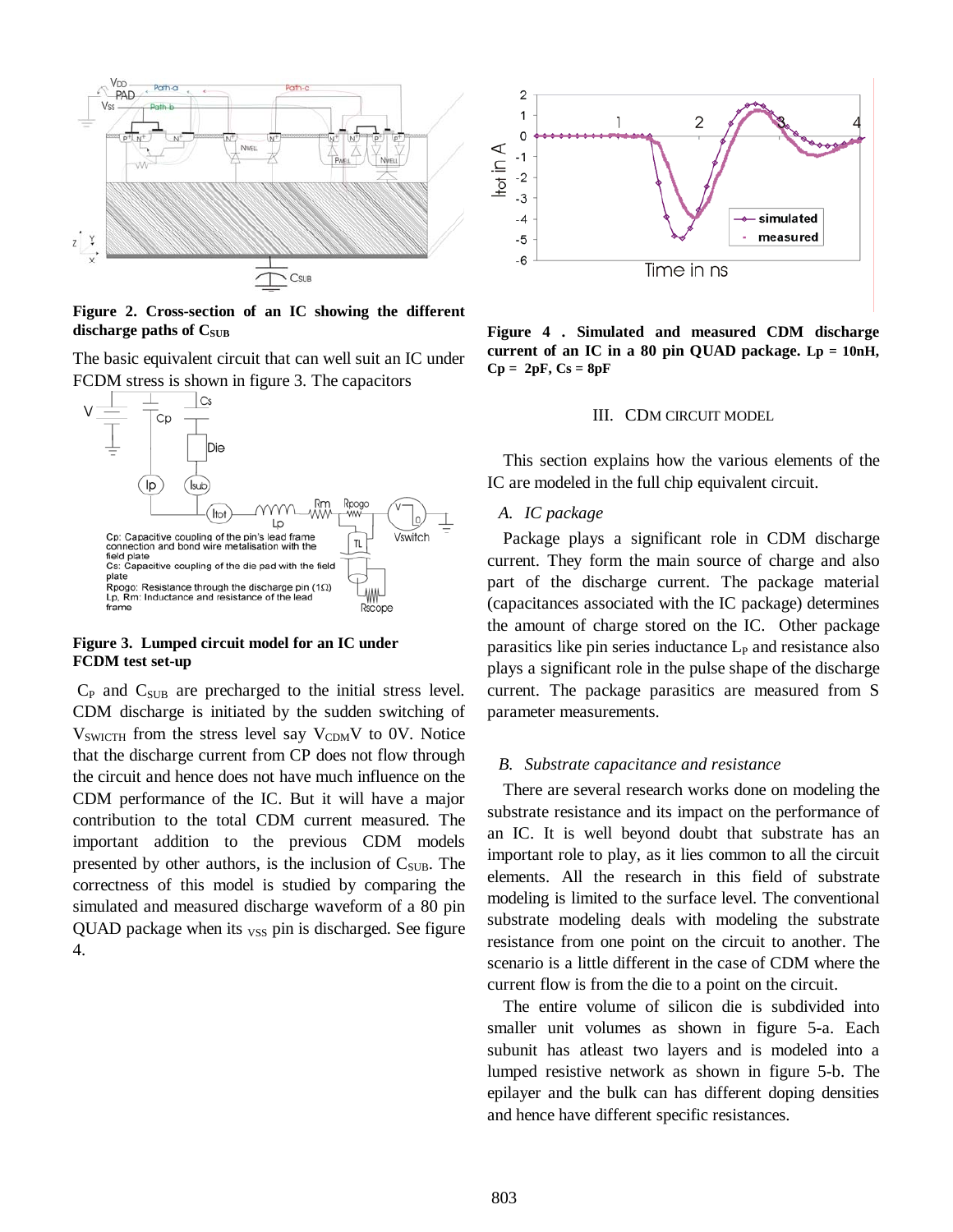

**5-a Subdivision of substrate into smaller unit volumes** 



**Figure 5-b. Lumped resistive model for a unit silicon volume**

 One end of this resistive network in Z direction is connected to the substrate capacitance and other end to the circuit elements in that volume. The equivalent resistance in the X, Y and Z directions and capacitance for each subunit are calculated as shown below,

$$
\begin{aligned} R_i &= \rho \cdot l_i \, / \, l_j \cdot l_k \\ C_S &= \ C_{SUB} \cdot (l_i \cdot l_j) \, / \, L_X \cdot L_Y \end{aligned}
$$

 $C<sub>SUB</sub>$  – total capacitance of the die attachment pad with the field plate

 $\rho$  – substrate resistivity of the bulk/epilayer

 $l_i$ ,  $l_k$  – dimensions of the subunit in the x, y and z direction respectively

# *C. Protection device*

The physical parameters strongly influence the device behavior under transient conditions. The behavior of the protection devices is modeled by its equivalent compact circuit model [5]. The transient device series resistance can increase up an order of magnitude during the fast rising slopes of CDM events. Hence, the transient turn-on behavior of protection devices has been taken into

consideration in the model.

# *D. IC design*

 All the circuit elements are either directly or indirectly connected to the substrate. These different contacts on the substrate provide innumerable number of discharge paths for  $C_{\text{SUB}}$  to the grounded pad. Figure 2 shows the different discharge paths for the CDM current for an input cell structure. They can be divided into two different categories. The most desired path and the most unwanted path.

*1) Desired path:* 

The most desired path of the current would be through



#### **Figure 6 CDM circuit model for CMOSt**

the  $V_{SS}$  and  $V_{DD}$  line contacts on the substrate via the protection device to the grounded pad. The reason is twofold. All the I/O pads are connected to the power rails via a protection device. Moreover the  $V_{SS}$  and  $V_{DD}$  line contacts are well spread and have large number of contacts on the substrate. The <sub>VSS</sub> contact can be viewed as a N+ to P substrate diode connection and that of  $V_{DD}$ as two diodes connected back to back. See figure 2. But here again we should not underestimate the resistance of the  $V_{SS}$  and  $V_{DD}$  power lines.

#### *2) Undesired path*

The most undesired or unwanted path is through the thin gate-oxides of the MOSt to the grounded pad. Also the internal core circuitry is strongly coupled to the substrate through the gate-oxides in the circuit. This parasitic capacitive coupling of the core circuitry to the substrate can provide unwanted discharge paths through the internal circuitry resulting in gate-oxide failures. This discharge path has not been addressed for the first time in this paper. An IC in the CMOS technology consists mainly of the CMOSts. Any CMOSt on the IC can be modeled as shown in figure 6 under CDM stress. This is because the MOSt is no longer active, as its drain and source connection are at the same potential. It is only the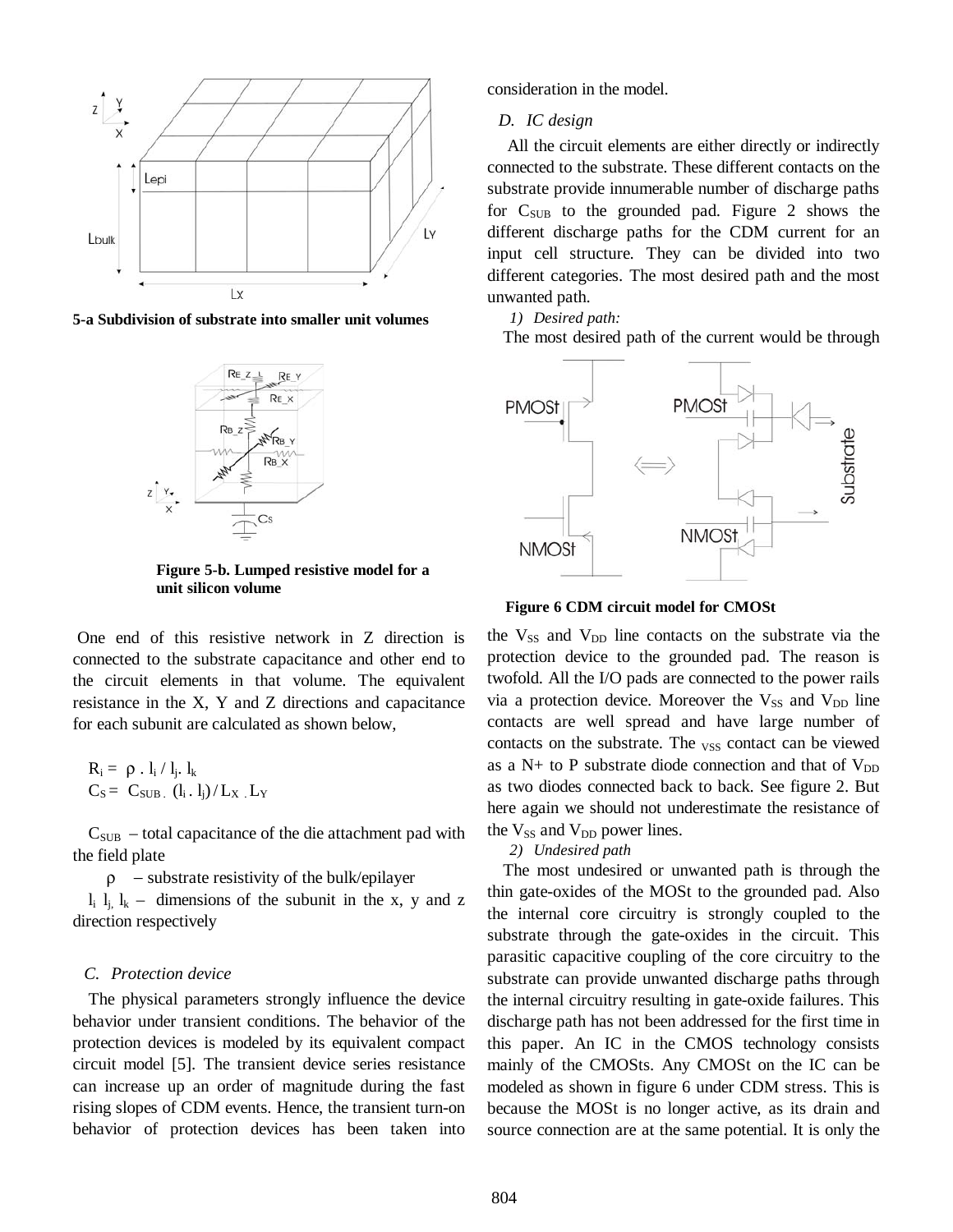parasitic path available on the design that provides the discharge path.

## IV. GATE-OXIDE FAILURE THRESHOLD

A gate-oxide failure results when the voltage across the gate-oxide exceeds its oxide breakdown voltage  $V_{BD}$  or if the charge stored in it exceeds the charge to breakdown  $Q_{BD}$ . Gate-oxide damage is seen by the increased leakage current during it normal operational conditions. The DC dielectric breakdown voltage for the gate-oxides in input structures studied is 3.5V (3.5 nm thick gate-oxide). But under transient conditions, the breakdown voltage is extrapolated from  $1/E$  model. The model states that  $V_{BD}$ depends on the length of the applied pulse and increases with shorter pulses [6].

From  $1/E$  model extrapolation, the  $V_{BD}$  is found to be

 $\sim$  20V for a stress time of 1ns. But the extrapolation of this model to ultra thin gate-oxides is unreliable and we are likely to overestimate  $V_{BD}$ . This is because as the oxide thickness decreases, the direct tunneling current increases exponentially resulting in shorter time to breakdown [7]. CDM discharge results in large voltage and current transients across the gate-oxides. At these conditions the thermal and current crowding effects has to be considered as well [8]. Considering these effects into consideration, and applying the suitable correction,  $V_{BD}$  is estimated to be 15V.

# V. CDM CIRCUIT SIMULATIONS AND MEASUREMENT RESULTS

Test structure with an I/O ring of input and output structures with several design variations were made in the 0.18µm technology node. CDM performance of two input protection structures is studied in detail in this section. The entire IC die is modeled as a resistive network with finer divisions (2µm) near the region of interest namely, the input buffer and courser divisions (80µm) at other locations, with gradual variation near their interface. The circuit design including its power lines and various circuit elements in the test structure design are replaced by their equivalent CDM circuit model and connected to the substrate resistive network in their respective locations as in their layout. Thus a

3-D circuit model of the entire IC under CDM stress condition is made.

## *A. Design 1*

Schematic sketch of the input protection structure is shown in figure 7-a. The protection structure consists of a



**Figure 7-a. Schematic sketch of input cell - design 1**

phi-network, with primary and secondary protection separated by a decoupling poly resistor of 130 $\Omega$ . The primary protection is by an SCRt and a ggNMOSt connected across the discharge pad and the  $_{VSS}$  line, while the secondary protection element is a diode connected to the substrate. Gate-oxide failures are generally reported in MOSt of the first input buffer. Any voltage overshoot beyond its gate-oxide breakdown voltage (> 15V) would result in CDM failure. This could be  $V_{GS}$  or  $V_{GD}$  or  $V_{GB}$ i.e Voltage drop across the gate-oxide can be between its gate and source or drain or bulk respectively. Voltage transients across the gate and bulk of both PMOSt and NMOSt at -250V CDM stress is shown in figure 7-c. Also shown in the figure is the potential drop across the gate and source of the NMOSt. Figure 7-b shows the potential drop across the gate and various substrate nodes in the input cell of design 1.



**Figure 7-b. Potential drop across the gate and input cell substrate nodes** 

From figure 7-c, we see that the voltage across the gate and the substrate (Pwell) of the NMOSt exceeds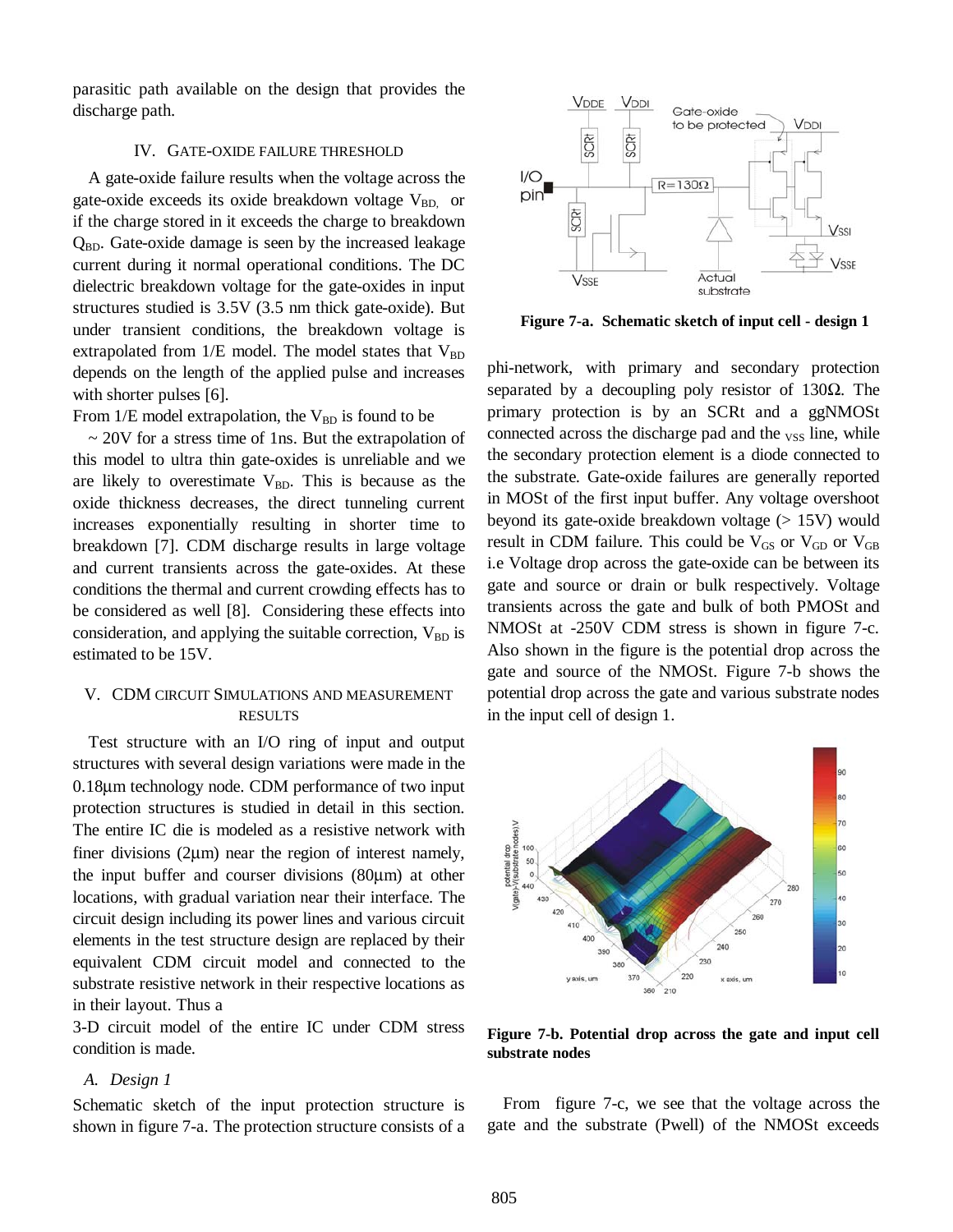

**Figure 7-c. Voltage transients across the gate-oxide during CDM discharge simulation**

VBD of the gate-oxide, while that of the PMOSt (Nwell) is much lower than the breakdown limit. CDM measurements on these test structures showed that almost all the input cells with this design had failed at very low stress level of -400V. FA on these test structures showed gate-oxide failure generally at NMOSt and occasionally at the PMOSt.

# *B. Design 2*

Input protection structure of design 2 is shown in figure 8-a. Variation of design 2 from design 1 are,

- Additional secondary clamping device connected to the same  $_{VSS}$  line as the input buffer
- Increase of poly resistor from 130Ω to 410Ω
- Potential drop across the entire input cell substrate



**Figure 8-a. Schematic sketch of input cell - design 2** 

nodes and the gate of the input buffer under CDM stress of -250V is shown in figure 8-b. Voltage transients across the gate is shown in figure 8-c.



**Figure 8-b. Potential drop across the gate and input cell substrate nodes** 



**Figure 8-c. Voltage transients across the gate-oxide during CDM discharge simulation**

Apart from these intended design modifications there has been an unintentional modification in the distance of the substrate contact from the gate-oxide location. The Pwell and Nwell regions have been expanded to include the additional clamping device. This has reduced the effective distance of the substrate contact (P+ contact of the substrate to the  $_{VSS}$  line) from the gate-oxide of the input buffer. In this case transient voltage across the gate-oxide is much lower than its breakdown limit, hence they must be CDM robust. CDM measurements on these test structures with this input cell design did not show failure event at -1000V CDM stress.

## VI. CONCLUSIONS

Basic understanding of the various sources and possible discharge paths during a CDM event is presented. This has helped in recognizing the most important source, namely substrate capacitance. Lumped circuit model for an IC under FCDM test set-up is presented. The correctness of the simulated discharge